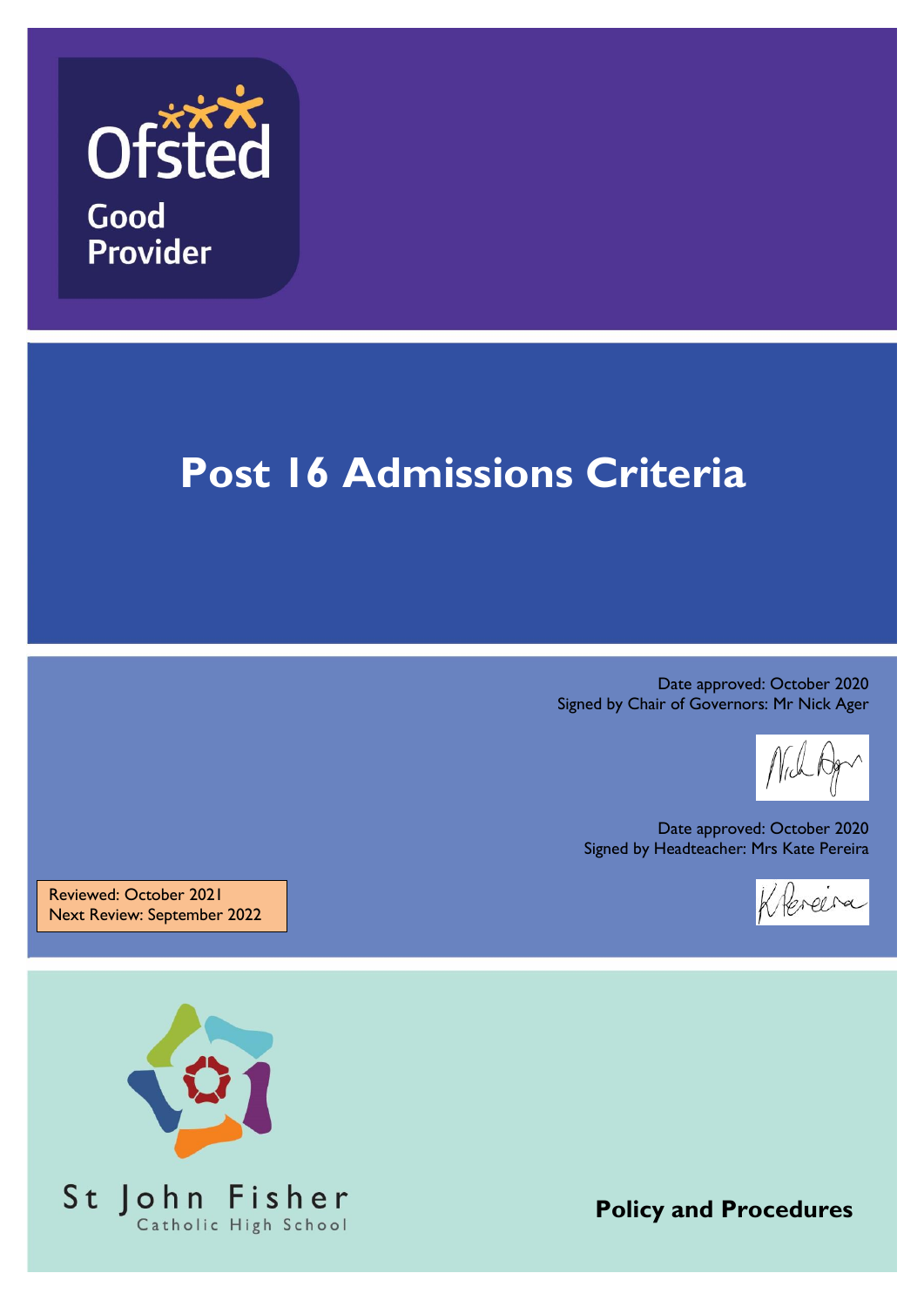## **Post-16 Admissions**

## **Purpose**

To define the process for admission of students into Post-16 (Key Stage 5) courses at St John Fisher Catholic High School

We want Year 12 students at St John Fisher to follow a route to success that relates to their interests and abilities. For this reason all courses in Year 12 have entry requirements. These requirements are based on our understanding of the demands of the courses and of the qualities which students need to meet these demands successfully.

Students wanting to study alternative courses are signposted to local FE colleges and other institutions.

#### **1. Criteria for access to Level 3 courses**

Requirements for Level 3 courses are 5 GCSEs at grade 5 or better, usually including Maths and English and representing at least 4 different courses taken in one examination period. Please note that an individual subject cannot count for more than 2 GCSEs.

For students embarking on an A level which requires essay-writing, English language GCSE Level 5 or equivalent is essential. Maths GCSE Level 5 or equivalent is of similar status for those embarking on scientific or technological studies

In order to study specific subjects at Level 3 we strongly recommend that students should have achieved at least a Level 6 at GCSE in subjects which they wish to pursue at A level. Many courses have additional specific requirements; see our 'Course Requirements' in the prospectus for full details.

Requirements for Level 3 vocational courses, for example Cambridge Technical qualifications are:

Health and Social Care and Business: a minimum of four 4 grades, including English Language. The school reserves the right to refuse a place to students who may have achieved four grades 4 but are not deemed suitable for Level 3 study.

IT: a minimum of four 3 grades, as well as a Grade 4 in English Language. The school reserves the right to refuse a place to students who may have achieved four grades 3 but are not deemed suitable for Level 3 study.

Sports Scholarship: a minimum of four 3 grades, including a preferred grade 4 in English Language. The school reserves the right to refuse a place to students who may have achieved four grades 3 but are not deemed suitable for Level 3 study.

If a course is oversubscribed at the application deadline, students will be allocated to the course according to their previous qualifications in that subject, with priority given to those who have the higher ability. If a further distinction between applicants is required priority will be given to the student who has the fewest alternative courses available to them.

#### **2. Programmes available**

The majority of Level 3 students will study three Level 3 courses (3 A levels or a combination of vocational courses and A Levels) plus an enrichment course.